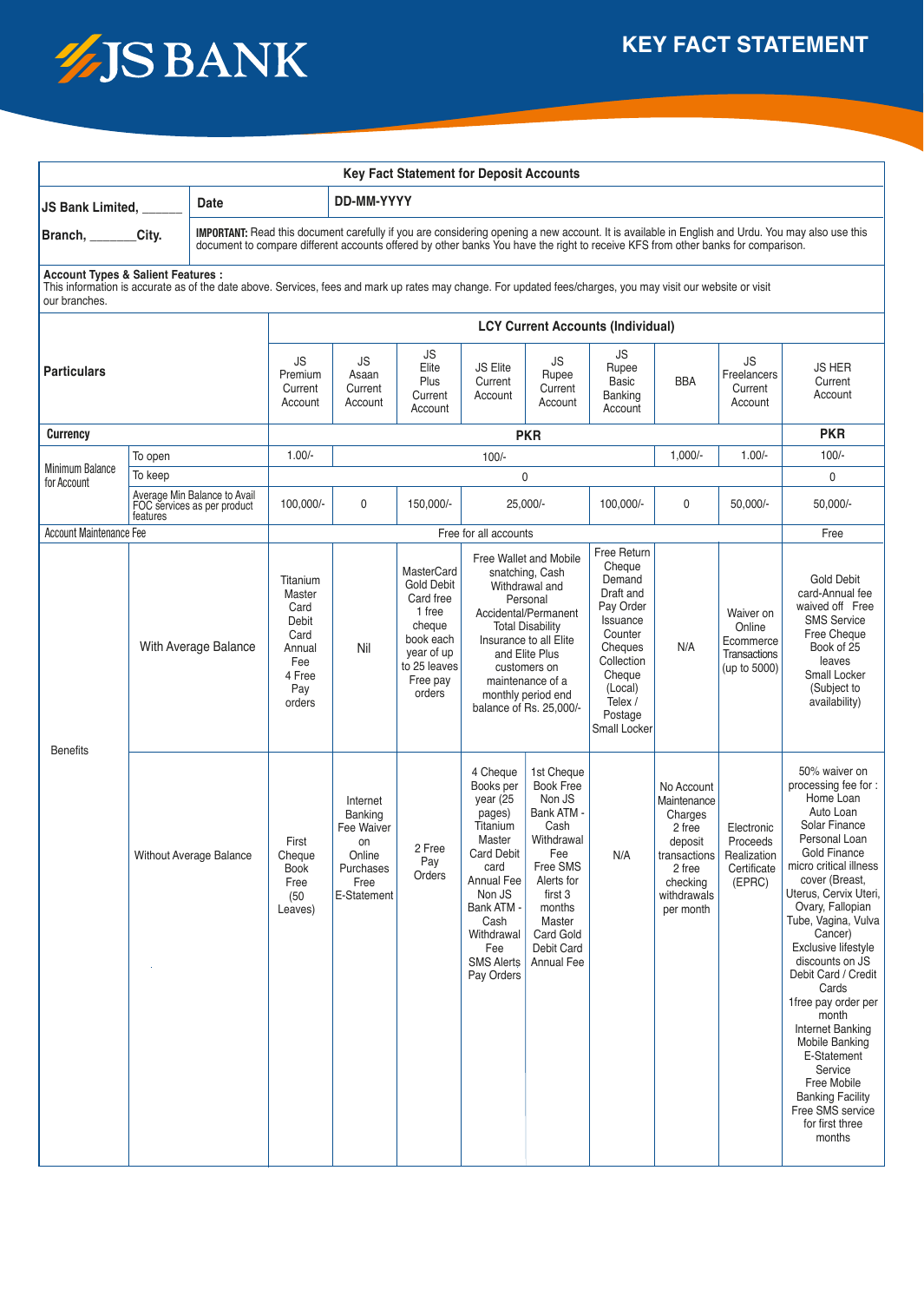

## **Key Fact Statement for Deposit Accounts**

| Date<br><b>JS Bank Limited, _</b>                                                                                                                                                                                                                                                                                   |                                                                         |                                | DD-MM-YYYY                                                                                                                                                                                       |                                                                                     |                                                                                                                                                                   |                                                                                                                                                                      |                                                                                                           |                                                                                  |                                                                               |                                                                                                                                                                                                                                                                                                                                                                                                                                                                                                              |
|---------------------------------------------------------------------------------------------------------------------------------------------------------------------------------------------------------------------------------------------------------------------------------------------------------------------|-------------------------------------------------------------------------|--------------------------------|--------------------------------------------------------------------------------------------------------------------------------------------------------------------------------------------------|-------------------------------------------------------------------------------------|-------------------------------------------------------------------------------------------------------------------------------------------------------------------|----------------------------------------------------------------------------------------------------------------------------------------------------------------------|-----------------------------------------------------------------------------------------------------------|----------------------------------------------------------------------------------|-------------------------------------------------------------------------------|--------------------------------------------------------------------------------------------------------------------------------------------------------------------------------------------------------------------------------------------------------------------------------------------------------------------------------------------------------------------------------------------------------------------------------------------------------------------------------------------------------------|
| IMPORTANT: Read this document carefully if you are considering opening a new account. It is available in English and Urdu.<br>Branch, _______<br>City.<br>You may also use this document to compare different accounts offered by other banks You have the right to receive KFS<br>from other banks for comparison. |                                                                         |                                |                                                                                                                                                                                                  |                                                                                     |                                                                                                                                                                   |                                                                                                                                                                      |                                                                                                           |                                                                                  |                                                                               |                                                                                                                                                                                                                                                                                                                                                                                                                                                                                                              |
| <b>Account Types &amp; Salient Features:</b><br>This information is accurate as of the date above. Services, fees and mark up rates may change. For updated fees/charges, you may visit our website or visit<br>our branches.                                                                                       |                                                                         |                                |                                                                                                                                                                                                  |                                                                                     |                                                                                                                                                                   |                                                                                                                                                                      |                                                                                                           |                                                                                  |                                                                               |                                                                                                                                                                                                                                                                                                                                                                                                                                                                                                              |
| <b>Particulars</b>                                                                                                                                                                                                                                                                                                  |                                                                         |                                | <b>LCY Current Acount</b><br>(Business)                                                                                                                                                          |                                                                                     | <b>LCY Savings Accounts and TDR</b>                                                                                                                               |                                                                                                                                                                      |                                                                                                           | <b>FCY Savings</b><br><b>Accounts and TDR</b>                                    |                                                                               | <b>LCY-JS HER Savings</b><br>Account                                                                                                                                                                                                                                                                                                                                                                                                                                                                         |
|                                                                                                                                                                                                                                                                                                                     |                                                                         |                                | <b>JS Platinum</b><br><b>Business</b><br>Account                                                                                                                                                 | <b>JS Rupee</b><br>Fixed<br>Deposit<br>Current<br>Account                           | JS PLS<br>Savings<br>Account                                                                                                                                      | <b>JS Rupee</b><br>Plus Account                                                                                                                                      | JS Foreign<br><b>Currency Plus</b>                                                                        | JS Foreign<br><b>Currency Plus</b><br><b>Fixed Deposit</b><br>Current<br>Account | <b>Current Account</b><br><b>JS Foreign</b><br>Currency<br>Current<br>Account |                                                                                                                                                                                                                                                                                                                                                                                                                                                                                                              |
| Currency                                                                                                                                                                                                                                                                                                            |                                                                         |                                | <b>PKR</b>                                                                                                                                                                                       |                                                                                     |                                                                                                                                                                   |                                                                                                                                                                      | USD, GBP,<br>EUR, AED,<br><b>CNY</b>                                                                      | USD, GBP, EUR CNY, EUR, GBP,                                                     | AED, CAD, CHF,<br>JPY, SAR, USD                                               | <b>PKR</b>                                                                                                                                                                                                                                                                                                                                                                                                                                                                                                   |
|                                                                                                                                                                                                                                                                                                                     | To open                                                                 |                                | $1.00/-$                                                                                                                                                                                         |                                                                                     | $1.00/-$                                                                                                                                                          |                                                                                                                                                                      | USD <sub>1</sub>                                                                                          | N/A                                                                              | USD <sub>1</sub>                                                              | $100/-$                                                                                                                                                                                                                                                                                                                                                                                                                                                                                                      |
| Minimum Balance<br>for Account                                                                                                                                                                                                                                                                                      | To keep                                                                 |                                | 0                                                                                                                                                                                                | N/A                                                                                 | 0                                                                                                                                                                 |                                                                                                                                                                      |                                                                                                           |                                                                                  | 0                                                                             | 0                                                                                                                                                                                                                                                                                                                                                                                                                                                                                                            |
|                                                                                                                                                                                                                                                                                                                     | Average Min Balance to<br>Avail FOC services as per<br>product features |                                | 150,000/-                                                                                                                                                                                        |                                                                                     | 250,000/-                                                                                                                                                         | 250.000/-                                                                                                                                                            |                                                                                                           | N/A                                                                              |                                                                               | $100,000/-$                                                                                                                                                                                                                                                                                                                                                                                                                                                                                                  |
| Account Maintenance Fee                                                                                                                                                                                                                                                                                             |                                                                         |                                |                                                                                                                                                                                                  |                                                                                     |                                                                                                                                                                   | Free for all accounts                                                                                                                                                |                                                                                                           | Free                                                                             |                                                                               |                                                                                                                                                                                                                                                                                                                                                                                                                                                                                                              |
| <b>Benefits</b>                                                                                                                                                                                                                                                                                                     | With Average Balance                                                    |                                | Free cheque<br>book of up to<br>100 leaves<br>Platinum<br>MasterCard<br>Debit Card<br>Annual Fee<br><b>SMS Alerts</b><br>Non JS Bank<br>ATM - Cash<br>Withdrawal<br>Fee Issuance<br>of Pay Order |                                                                                     | MasterCard<br><b>Gold Debit</b><br>Card Annual<br>Fee                                                                                                             | MasterCard<br><b>Gold Debit</b><br>Card Annual<br>Fee                                                                                                                | N/A                                                                                                       |                                                                                  | N/A                                                                           | <b>Gold Debit</b><br>card-Annual fee<br>waived off Free<br><b>SMS Service</b><br>Free Cheque<br>Book of 25 leaves<br>Small Locker<br>(Subject to<br>availability)                                                                                                                                                                                                                                                                                                                                            |
|                                                                                                                                                                                                                                                                                                                     |                                                                         | <b>Without Average Balance</b> | Free cheque<br>book of up to<br>50 leaves,<br>every calendar<br>month Intercity<br><b>Clearing Same</b><br>Day Clearing<br>Cancellation of<br>PO/DD<br>Collection<br>Cheque (Local)              | N/A                                                                                 | 2 Counter<br>Cheques per<br>month<br>2 Collection<br>Cheque (Local)<br>per month<br><b>Retained Mail</b><br>Stop Payment<br>Issuance of<br>P.O/D.D<br>Cheque Book | 2 Counter<br>Cheques per<br>month<br>2 Collection<br>Cheque<br>(Local) per<br>month<br><b>Retained Mail</b><br>Stop Payment<br>Issuance of<br>P.O/D.D<br>Cheque Book | First<br>Cheque<br>Book Free<br>(25 pages)                                                                | N/A                                                                              | First<br>Cheque<br><b>Book Free</b><br>(25 pages)                             | 50% waiver on processing<br>fee for:<br>Home Loan<br>Auto Loan<br>Solar Finance<br>Personal Loan<br>Gold Finance<br>Free insurance against micro<br>critical illness (Breast, Uterus,<br>Cervix Uteri, Ovary, Fallopian<br>Tube, Vagina, Vulva Cancer)<br>Exclusive lifestyle discounts<br>on JS Debit Card / Credit<br>Cards<br>1free pay order per month<br><b>Internet Banking</b><br>Mobile Banking<br>E-Statement Service<br>Free Mobile Banking Facility<br>Free SMS service for first<br>three months |
| Is Profit Paid on account?Subject to the applicable tax rate                                                                                                                                                                                                                                                        |                                                                         |                                |                                                                                                                                                                                                  | Yes                                                                                 | Yes                                                                                                                                                               | Yes                                                                                                                                                                  | Yes                                                                                                       | Yes                                                                              | N/A                                                                           | Yes                                                                                                                                                                                                                                                                                                                                                                                                                                                                                                          |
| Indicative Profit Rate. (%)<br>Profit Payment Frequency (PLS Saving, profit is paid<br>out on 6 monthly basis, for Rupee Plus, the same<br>is calculated daily but paid out monthly)                                                                                                                                |                                                                         |                                | 10.75%<br>7/15 Days, 1/3/6<br>Months, 1/2/3/5<br>Years                                                                                                                                           | 10.75%<br><b>Half Yearly</b>                                                        | 10.75%<br>Monthly                                                                                                                                                 | 0.05%<br>Quarterly                                                                                                                                                   | 0.95%<br>1/3/6 Months<br>&1 Year                                                                          |                                                                                  | 10.75%<br>Monthly                                                             |                                                                                                                                                                                                                                                                                                                                                                                                                                                                                                              |
| Example (For every PKR 1,000/-)<br>(Rupee Plus calculations are based on 10.75%)                                                                                                                                                                                                                                    |                                                                         | Nill                           | Rs. 2/06 on 7<br>days,<br>Rs. 4/42 on 15<br>days, Rs. 8/83 on<br>1month, Rs. 26/51<br>on 3<br>months, Rs. 53/01<br>on 6 months, Rs.<br>107/50 on 1 year,<br>Rs. 214/99 on 2<br>years,            | Rs. 53/01                                                                           | Rs. 8/83                                                                                                                                                          | USD 0/123                                                                                                                                                            | USD 0/78 on 1<br>month, USD<br>$2/34$ on $3$<br>months), USD<br>4/68 on 6<br>months, USD<br>9/5 on 1 year |                                                                                  | Monthly<br>PKR 8/83                                                           |                                                                                                                                                                                                                                                                                                                                                                                                                                                                                                              |
| Premature/Early Encashment/Withdrawal Fee                                                                                                                                                                                                                                                                           |                                                                         |                                |                                                                                                                                                                                                  | Penalty is<br>applicable on<br>earlyencashment<br>for Deposits 1<br>year and beyond |                                                                                                                                                                   | N/A                                                                                                                                                                  |                                                                                                           | Nill                                                                             |                                                                               | Nill                                                                                                                                                                                                                                                                                                                                                                                                                                                                                                         |